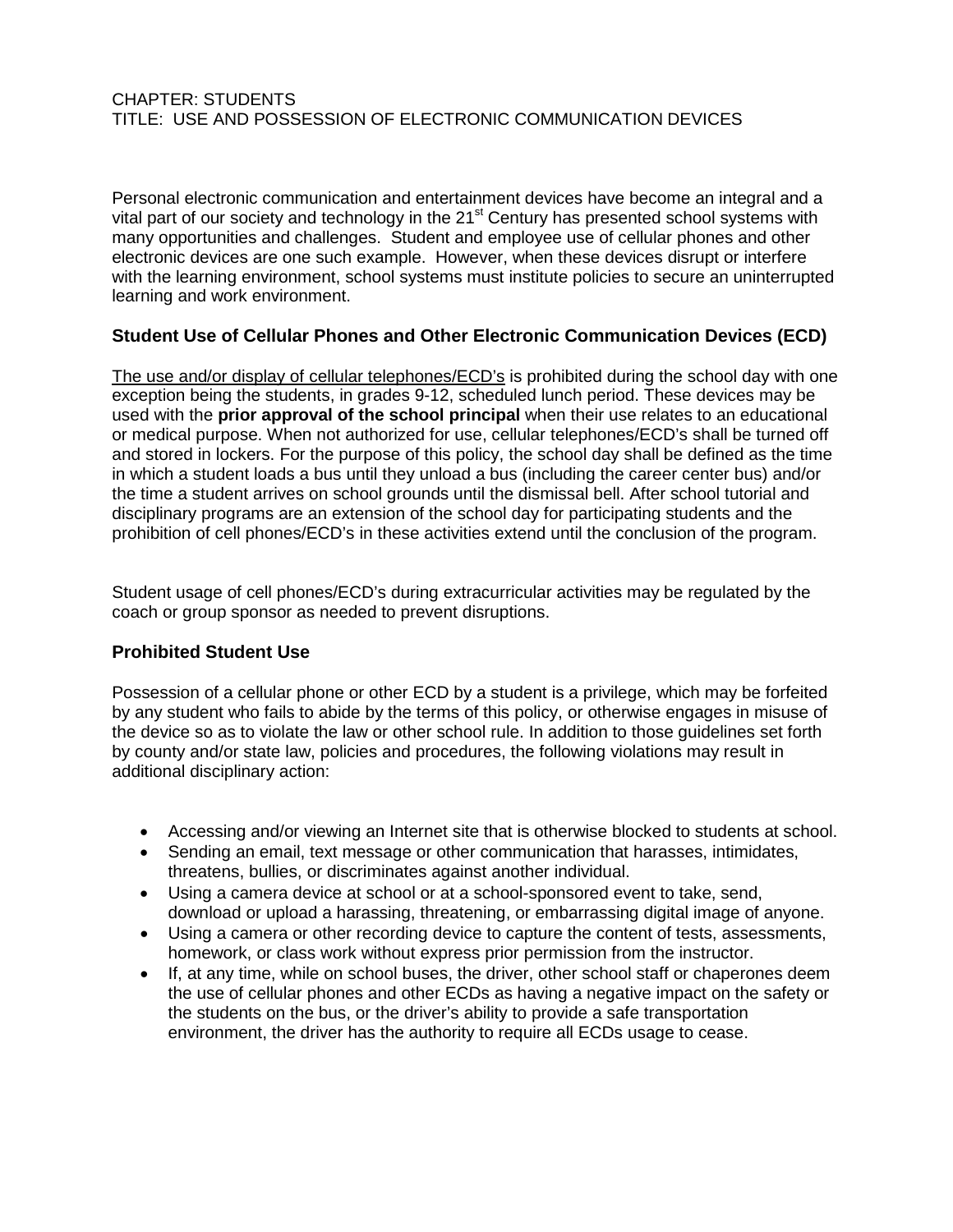Violations of this policy will result in the following penalties:

## **Elementary Schools:**

- $\bullet$  1<sub>st</sub> Offense: Telephone/ECD will be confiscated and returned to the parent/quardian following a conference with the student and parent.
- 2<sub>nd</sub> Offense: Telephone/ECD will be confiscated and returned to the parent/quardian. Student will be assigned to detention or be subject to a loss of recess time.
- $\bullet$  3rd Offense: Telephone/ECD will be confiscated and returned to the parent/guardian. Student will be suspended from school for one (1) day.

Subsequent Offenses:

• Telephone/ECD will be confiscated and returned to the parent/ quardian. Suspension may be increased and the privilege of possessing a cell phone/ECD at school may be revoked.

# **Middle & High School Students:**

- 1st Offense: Telephone/ECD will be confiscated and returned to the parent/guardian. The student will be assigned to one (1) day of In-School Suspension.
- 2nd Offense: Telephone/ECD will be confiscated and returned to the parent/guardian. The student will be assigned to one (1) day of Out-of-School Suspension.
- 3rd Offense: Telephone/ECD will be confiscated and returned to the parent/ quardian. The student will be suspended from school for three (3) days.

Subsequent Offenses:

• Telephone/ECD will be confiscated and returned to the parent/ guardian. Suspension may be increased and the privilege of possessing a cell phone at school may be revoked.

## **Parents/guardians are urged to discuss this policy with their child(ren). Cell phones/ECD's will only be returned to the parent/legal guardian of the student**.

In the event that a cellular telephone/ECD is used for an illegal activity, the principal shall report the matter to law enforcement officials. Use of a cellular telephone for purposes of academic dishonesty, recording of altercations, or unethical or immoral activities shall carry additional penalties at the discretion of the principal.

The Board is not responsible for theft, loss, damage or vandalism to cellular telephones/ECD 's brought onto its property.

Parents/guardians are advised that, in case of emergencies, the best way to get in touch with their children during the school day is by calling the school office.

### **Employee Use of Cellular Phones and Other Electronic Communication Devices**

Employees of Calhoun County Schools may possess a cellular phone or other ECD at work. However, when the individual is engaged in work for which the individual was hired, usage of such device is to be limited to job-related responsibilities. Examples of job-related activity